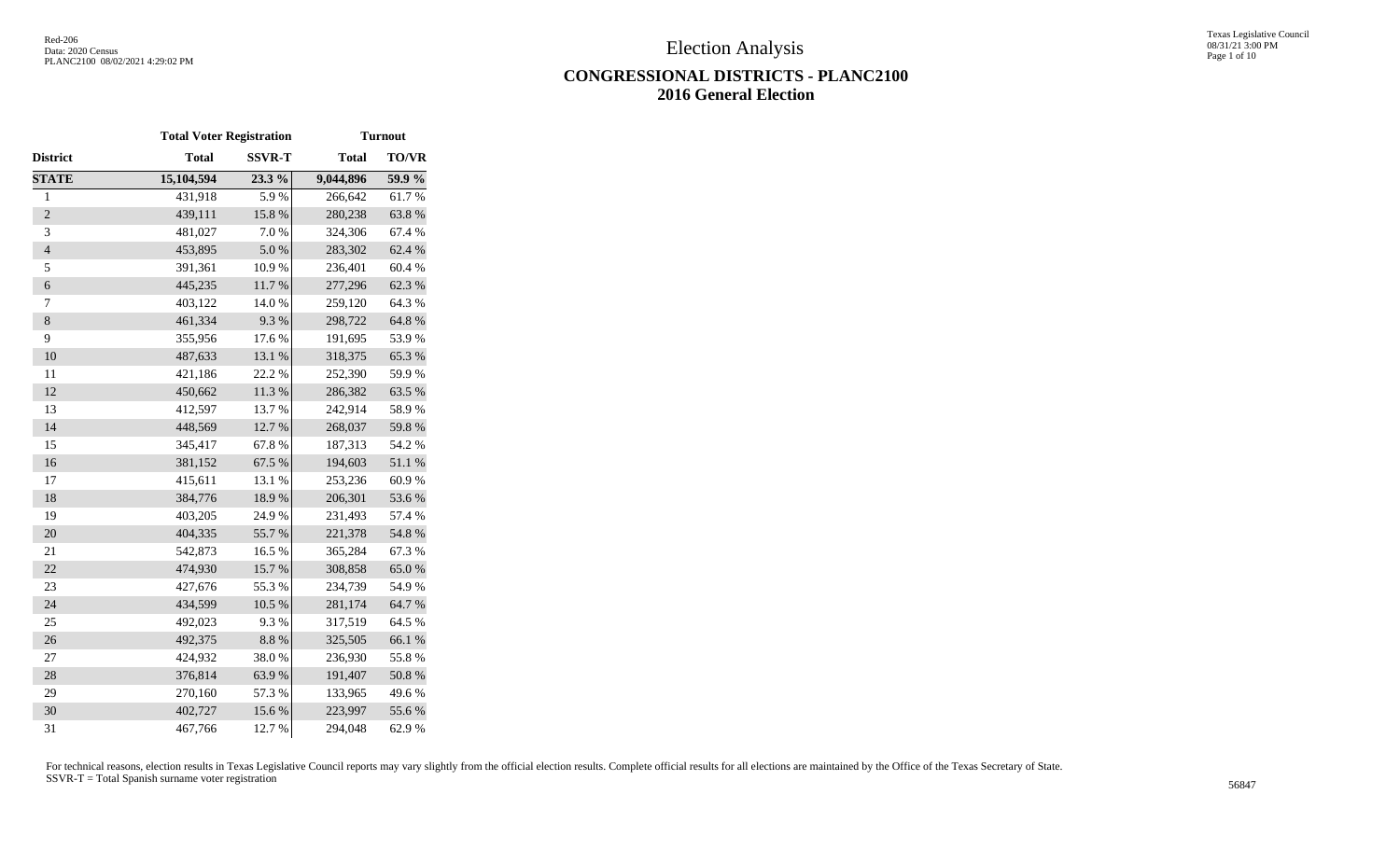Texas Legislative Council 08/31/21 3:00 PM Page 2 of 10

# **CONGRESSIONAL DISTRICTS - PLANC2100 2016 General Election**

|                 | <b>Total Voter Registration</b> |               | <b>Turnout</b> |              |  |  |  |
|-----------------|---------------------------------|---------------|----------------|--------------|--|--|--|
| <b>District</b> | Total                           | <b>SSVR-T</b> | <b>Total</b>   | <b>TO/VR</b> |  |  |  |
| 32              | 437,163                         | 10.6%         | 285,889        | 65.4 %       |  |  |  |
| 33              | 261,615                         | 39.2 %        | 130,923        | 50.0%        |  |  |  |
| 34              | 355,914                         | 74.1 %        | 174,830        | 49.1 %       |  |  |  |
| 35              | 388,546                         | 43.5 %        | 203,451        | 52.4 %       |  |  |  |
| 36              | 436,379                         | 11.6 %        | 256,233        | 58.7%        |  |  |  |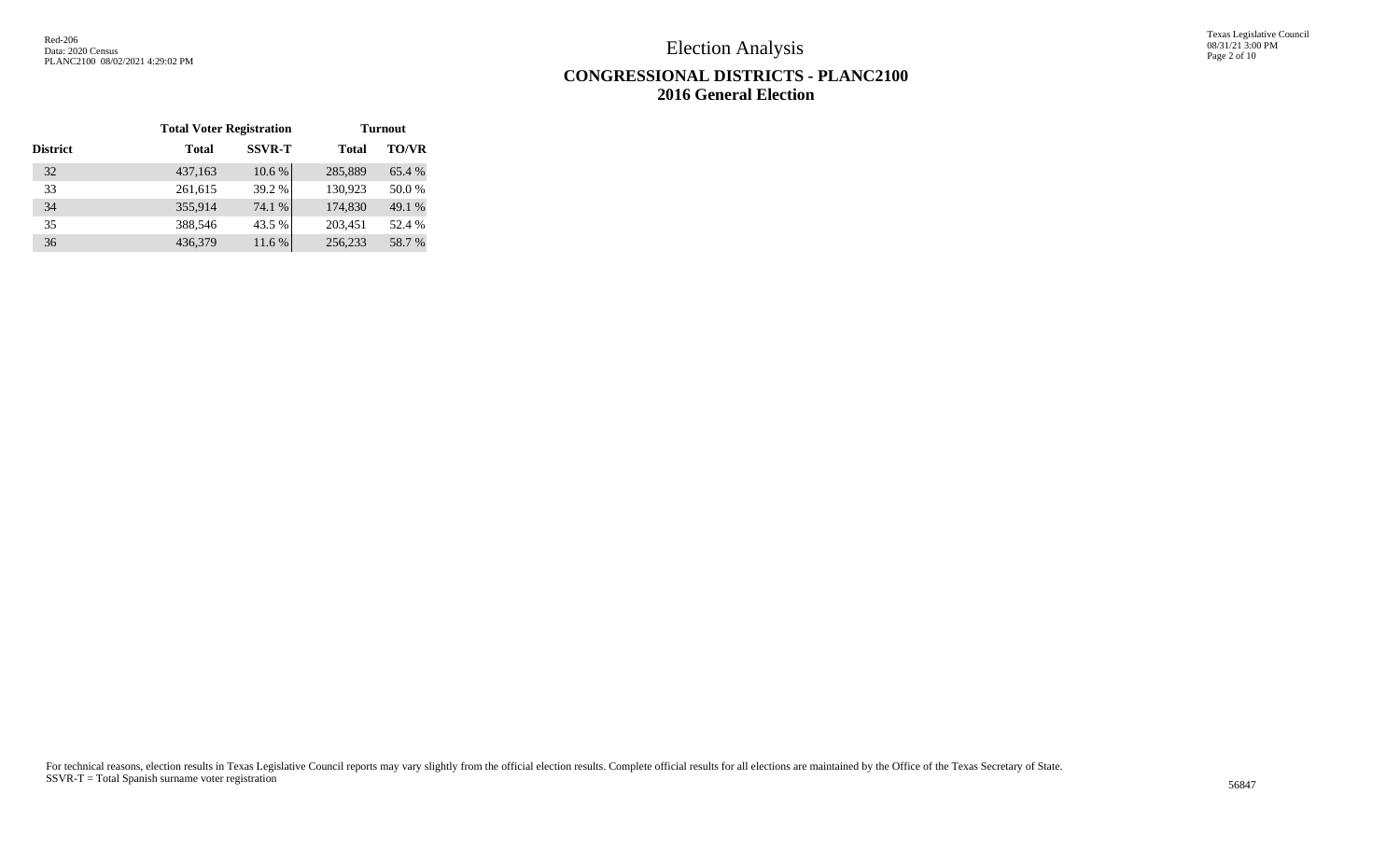Texas Legislative Council 08/31/21 3:00 PM Page 3 of 10

### **CONGRESSIONAL DISTRICTS - PLANC2100 2016 General Election**

|                 |                  |        |                  |        | <b>PRESIDENT</b> |       |                |         |                |          |                  |        |                    | <b>RR COMM1</b> |          |         |           |         | <b>SUP CT 3</b>  |                |
|-----------------|------------------|--------|------------------|--------|------------------|-------|----------------|---------|----------------|----------|------------------|--------|--------------------|-----------------|----------|---------|-----------|---------|------------------|----------------|
| <b>District</b> | <b>Clinton-D</b> |        | <b>Trump-R</b>   |        | Johnson-L        |       | <b>Stein-G</b> |         | Write-In-W     |          | Yarbrough-D      |        | <b>Christian-R</b> |                 | Miller-L |         | Salinas-G |         | Lehrmann-R       |                |
| <b>STATE</b>    | 3,877,626 43.2 % |        | 4,684,288 52.2 % |        | 283,462 3.2 %    |       | 71,546         | $0.8\%$ | 64,938         | $0.7\%$  | 3,361,857 38.4 % |        | 4,648,357 53.1 %   |                 | 462,163  | 5.3 $%$ | 286,066   | $3.3\%$ | 4,807,466 54.8 % |                |
|                 | 66,389           | 25.1 % | 189,596          | 71.7 % | 5,501            | 2.1 % | 998            | 0.4%    | 2,067          | 0.8%     | 61,886           | 24.0 % | 185,881            | 72.0 %          | 7,633    | 3.0 %   | 2,883     | 1.1%    | 185,968          | 72.3 %         |
| $\overline{2}$  | 119,659          | 42.8%  | 145,530          | 52.0 % | 10,323           | 3.7 % | 2,361          | 0.8%    | 2,018          | $0.7\%$  | 97,358           | 35.3 % | 152,888            | 55.5 %          | 18,373   | 6.7 %   | 6,843     | 2.5 %   |                  | 160,011 58.1 % |
| 3               | 129,384          | 39.9 % | 174,561          | 53.8%  | 12,304           | 3.8%  | 2,287          | 0.7%    | 5,768          | 1.8%     | 105,984          | 34.0 % | 183,070            | 58.7 %          | 16,962   | 5.4 %   | 5,986     | 1.9 %   | 189,796          | 60.7 %         |
| $\overline{4}$  | 60,799           | 21.6 % | 210,448          | 74.9 % | 6,515            | 2.3 % | 1,228          | 0.4%    | 2,133          | 0.8%     | 56,680           | 20.8%  | 199,084            | 73.1 %          | 12,591   | 4.6 %   | 4,117     | 1.5 %   | 203,047          | 74.5 %         |
| .5              | 79,759           | 34.2 % | 145,846          | 62.5 % | 5,776            | 2.5 % | 1,359          | 0.6%    | 600            | 0.3%     | 71,063           | 31.1 % | 141,686            | 61.9%           | 10,541   | 4.6 %   | 5,440     | 2.4 %   | 145,352          | 63.5 %         |
| 6               | 115,272          | 41.6 % | 148,945 53.8 %   |        | 8,552            | 3.1 % | 2,079          | 0.8 %   | 2,105          | $0.8~\%$ | 104,190          | 38.2 % | 148,639 54.5 %     |                 | 12,645   | 4.6 %   | 7,069     | 2.6 %   | 152,767          | 56.1 %         |
| 7               | 124,722          | 48.2 % | 121,204          | 46.8%  | 9,126            | 3.5 % | 2,256          | 0.9%    | 1,645          | $0.6\%$  | 96,811           | 38.0%  | 130,531            | 51.3 %          | 20,546   | 8.1 %   | 6,551     | 2.6 %   | 140,753          | 55.2 %         |
| 8               | 70,520           | 23.6 % | 214,567          | 71.9 % | 8,418            | 2.8 % | 1,544          | 0.5%    | 3,266          | 1.1%     | 60,434           | 20.8%  | 212,510 73.1 %     |                 | 13,422   | 4.6 %   | 4,271     | 1.5 %   | 216,604          | 74.2 %         |
| -9              | 151,559          | 79.1 % | 34,447           | 18.0%  | 3,199            | 1.7 % | 1,837          | 1.0%    | 471            | 0.2 %    | 141,682          | 75.1 % | 35,716             | 18.9%           | 6,027    | 3.2 %   | 5,201     | 2.8 %   | 37,765           | 20.0 %         |
| 10              | 135,967          | 42.8%  | 164,817          | 51.9%  | 11,251           | 3.5 % | 2,986          | 0.9%    | 2,540          | 0.8%     | 113,086          | 36.4 % | 166,664            | 53.6 %          | 20,354   | 6.6 %   | 10,627    | 3.4 %   | 172,607          | 55.5 %         |
| 11              | 47,470           | 19.0%  | 193,619          | 77.5 % | 6,659            | 2.7 % | 1,115          | 0.4%    | 819            | $0.3\%$  | 43,074           | 17.6 % | 185,258 75.7 %     |                 | 11,600   | 4.7%    | 4,839     | 2.0 %   | 188,491          | 77.0 %         |
| 12              | 92,549           | 32.5 % | 177,939          | 62.4 % | 10,173           | 3.6 % | 2,030          | 0.7%    | 2,316          | 0.8%     | 80,584           | 28.7%  | 179,482            | 63.9%           | 14,317   | 5.1 %   | 6,618     | 2.4 %   |                  | 184,270 65.4 % |
| 13              | 40,237           | 16.8%  | 190,779          | 79.5 % | 6,709            | 2.8%  | 1,045          | 0.4%    | 1,090          | $0.5\%$  | 37,953           | 16.2 % | 181,195 77.5 %     |                 | 9,940    | 4.3 %   | 4,687     | 2.0 %   | 184,381          | 78.9%          |
| 14              | 101,228          | 38.3 % | 153,191          | 58.0%  | 7,352            | 2.8%  | 1,610          | 0.6%    | 957            | 0.4%     | 96,061           | 37.0 % | 147,155 56.7 %     |                 | 11,395   | 4.4 %   | 4,872     | 1.9%    | 152,168          | 58.6%          |
| 15              | 104,454 56.2 %   |        | 73,689           | 39.7%  | 4,501            | 2.4 % | 1,714          | 0.9%    | 1,461          | 0.8%     | 91,961           | 52.2 % |                    | 67,611 38.4 %   | 6,370    | 3.6 %   | 10,087    | 5.7%    | 70,247           | 39.9%          |
| 16              | 130,784          | 67.2 % | 52,334           | 26.9 % | 6,900            | 3.5 % | 2,674          | 1.4 %   | 1,911          | 1.0%     | 112,421          | 60.7%  |                    | 51,274 27.7 %   | 8,052    | 4.3 %   | 13,445    | 7.3 %   | 54,251           | 29.2 %         |
| 17              | 96,155 38.4 %    |        | 139,411          | 55.7 % | 10,055           | 4.0 % | 1,999          | 0.8%    | 2,569          | 1.0 %    | 83,548           | 34.2 % | 139,046 56.9 %     |                 | 14,562   | 6.0 %   | 7,080     | 2.9 %   | 142,699          | 58.7 %         |
| 18              | 157,117          | 76.2 % | 41,011           | 19.9%  | 5,346            | 2.6 % | 2,040          | 1.0%    | 621            | 0.3%     | 142,810          | 70.4 % |                    | 43,872 21.6 %   | 9,876    | 4.9%    | 6,389     | 3.1 %   | 47,084           | 23.2 %         |
| 19              | 53,512           | 23.3 % | 165,280          | 72.0 % | 7,852            | 3.4 % | 1,256          | 0.5 %   | 1,685          | 0.7%     | 47,574           | 21.3 % | 158,741            | 71.2 %          | 10,777   | 4.8%    | 5,948     | 2.7 %   | 162,421          | 72.8%          |
| 20              | 132,453          | 60.2 % | 74,479           | 33.9%  | 7,382            | 3.4 % | 2,830          | 1.3 %   | 2,838          | 1.3%     | 114,997          | 54.1 % | 73,927             | 34.8%           | 11,144   | 5.2 %   | 12,385    | 5.8%    | 78,537           | 37.0 %         |
| 21              | 152,515          | 42.1 % | 188,277          | 51.9%  | 14,137           | 3.9%  | 3,994          | 1.1 %   | 3,771          | 1.0%     | 122,144          | 34.6 % | 190,043            | 53.9%           | 26,881   | 7.6 %   | 13,687    | 3.9%    | 199,769          | 56.6 %         |
| 22              | 135,525          | 43.9%  | 159,717          | 51.7%  | 9,322            | 3.0 % | 2,213          | 0.7%    | 1,876          | 0.6%     | 117,180          | 38.3 % | 167,045            | 54.6 %          | 14,838   | 4.9%    | 6,677     | 2.2 %   | 172,883          | 56.4 %         |
| 23              | 115,133          | 49.4 % | 107,058          | 45.9%  | 7,073            | 3.0 % | 1,853          | 0.8%    | 2,019          | 0.9%     | 97,399           | 43.7 % | 101,158 45.4 %     |                 | 11,520   | 5.2 %   | 12,671    | 5.7%    | 106,075          | 47.6 %         |
| 24              | 122,878          | 44.3 % | 140,129          | 50.5 % | 10,753           | 3.9 % | 2,384          | 0.9%    | 1,353          | 0.5%     | 102,284          | 37.4 % | 148,329            | 54.2 %          | 15,623   | 5.7 %   | 7,485     | 2.7 %   | 154,249          | 56.2%          |
| 25              | 125,947          | 39.9 % | 172,462          | 54.7 % | 11,772           | 3.7 % | 2,914          | 0.9%    | 2,266          | 0.7%     | 103,408          | 33.5 % | 173,612 56.3 %     |                 | 20,967   | 6.8%    | 10,573    | 3.4 %   | 179,161          | 58.0 %         |
| 26              | 109,530          | 34.0 % | 194,032          | 60.3%  | 12,577           | 3.9%  | 2,708          | 0.8%    | 3,188          | 1.0%     | 92,960           | 29.3 % | 199,468            | 62.9%           | 17,009   | 5.4 %   | 7,539     | 2.4 %   | 205,294          | 64.6 %         |
| 27              | 85,589           | 36.4 % | 140,787          | 59.8%  | 6,491            | 2.8%  | 1,500          | 0.6%    | 1,038          | $0.4\%$  | 77,503           | 33.9%  | 129,893            | 56.9%           | 12,578   | 5.5 %   | 8,490     | 3.7 %   | 132,134          | 57.5 %         |
| 28              | 109,973          | 57.8 % | 72,479           | 38.1 % | 4,391            | 2.3 % | 1,655          | 0.9%    | 1,749          | 0.9%     | 93,468           | 51.5 % | 65,181             | 35.9%           | 8,496    | 4.7 %   | 14,472    | 8.0%    | 68,748           | 37.9 %         |
| 29              | 95,027           | 71.0%  | 34,011           | 25.4 % | 3,136            | 2.3 % | 1,468          | 1.1%    | 292            | $0.2\%$  | 85,450           | 65.3%  | 33,471             | 25.6 %          | 4,266    | 3.3 %   | 7,600     | 5.8%    | 34,608           | 26.5 %         |
| 30              | 174,528          | 79.1 % | 40,333           | 18.3%  | 4,276            | 1.9%  | 1,574          | 0.7%    | $\overline{0}$ | $0.0\%$  | 161,123          | 73.9 % | 41,828             | 19.2 %          | 7,668    | 3.5 %   | 7,391     | 3.4 %   |                  | 44,473 20.4 %  |
| 31              | 117,181          | 40.1 % | 153,823          | 52.6 % | 13,735           | 4.7%  | 2,771          | 0.9%    | 4,917          | 1.7%     | 99,311           | 35.1 % | 154,544 54.7 %     |                 | 19,932   | 7.1 %   | 8,805     | 3.1 %   |                  | 160,482 56.6 % |
| 32              | 134,895 48.4 %   |        | 129,701 46.6 %   |        | 11,358           | 4.1 % | 2,126          | 0.8%    | 383            | 0.1%     | 107,356 39.1 %   |        | 139,061 50.7 %     |                 | 19,865   | 7.2 %   | 7,994     | 2.9 %   |                  | 148,372 54.0 % |
|                 |                  |        |                  |        |                  |       |                |         |                |          |                  |        |                    |                 |          |         |           |         |                  |                |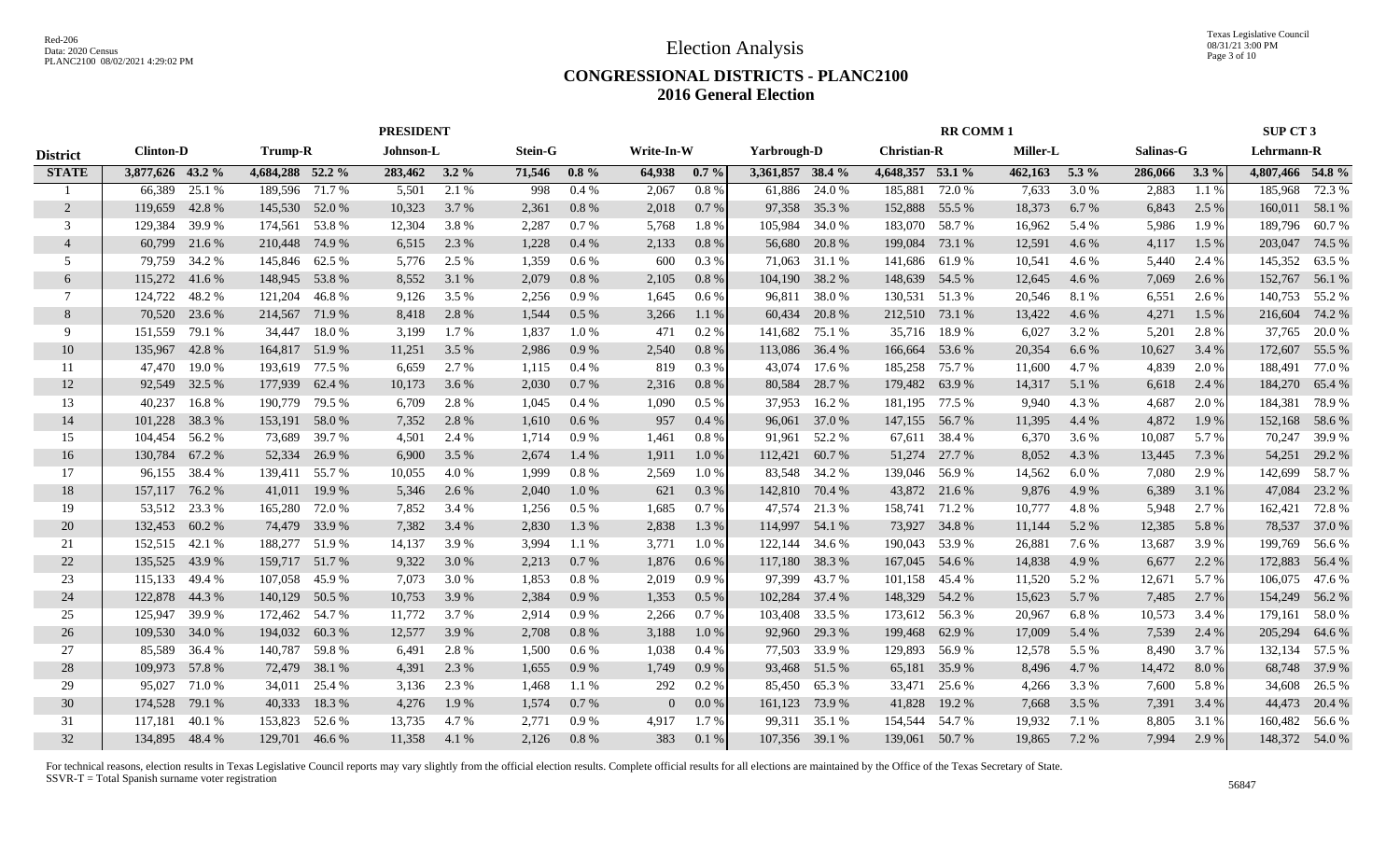Texas Legislative Council 08/31/21 3:00 PM Page 4 of 10

### **CONGRESSIONAL DISTRICTS - PLANC2100 2016 General Election**

|                 |                  |        | <b>SUP CT 3</b> |       |         |         |                  |               |                  | SUP CT 5      |          |         |             |         |                  |        | <b>SUP CT 9</b>   |               |                 |         |
|-----------------|------------------|--------|-----------------|-------|---------|---------|------------------|---------------|------------------|---------------|----------|---------|-------------|---------|------------------|--------|-------------------|---------------|-----------------|---------|
| <b>District</b> | Westergren-D     |        | <b>Glass-L</b>  |       | Munoz-G |         | Green-R          |               | <b>Garza-D</b>   |               | Oxford-L |         | Waterbury-G |         | <b>Guzman-R</b>  |        | <b>Robinson-D</b> |               | <b>Fulton-L</b> |         |
| <b>STATE</b>    | 3,377,983 38.5 % |        | 348,336         | 4.0%  | 232,643 | $2.7\%$ | 4,757,840 54.3 % |               | 3,608,430 41.2 % |               | 288,474  | $3.3\%$ | 107,722     | $1.2\%$ | 4,883,916 55.8 % |        | 3,445,814 39.4 %  |               | 304,559         | $3.5\%$ |
|                 | 61,960           | 24.1 % | 6,889           | 2.7 % | 2,450   | 1.0%    | 186.761          | 72.7 %        | 62,695           | 24.4 %        | 5,863    | 2.3 %   | 1,640       | $0.6\%$ | 184,752          | 71.9 % | 63,079            | 24.6 %        | 6,639           | 2.6 %   |
| $\overline{2}$  | 99,949           | 36.3 % | 9,736           | 3.5 % | 5,884   | 2.1 %   | 156,941 56.8 %   |               | 107,646 39.0 %   |               | 8,443    | 3.1 %   | 3,291       | 1.2%    | 163,235          | 59.3 % | 100,377           | 36.5 %        | 8,656           | 3.1 %   |
| 3               | 106,215          | 33.9 % | 12,788          | 4.1 % | 4,077   | 1.3%    | 185,630          | 59.4 %        | 112,612          | 36.1 %        | 11,102   | 3.6 %   | 2,909       | 0.9%    | 189,307          | 60.7%  | 108,218           | 34.7 %        | 11,504          | 3.7 %   |
| $\overline{4}$  | 56,084           | 20.6 % | 10,322          | 3.8%  | 3,174   | 1.2%    | 204,421          | 75.1 %        | 56,736           | 20.8 %        | 8,763    | 3.2 %   | 2,274       | 0.8%    | 200,899          | 73.9%  | 57,851            | 21.3 %        | 9,785           | 3.6 %   |
| 5               | 70,333           | 30.7%  | 8,608           | 3.8%  | 4,622   | 2.0 %   | 144,997          | 63.4 %        | 74,340           | 32.5 %        | 7,059    | 3.1 %   | 2,282       | 1.0%    | 145,756          | 63.8%  | 72,172            | 31.6 %        | 7,827           | 3.4 %   |
| 6               | 103,438          | 38.0%  | 10,692          | 3.9%  | 5,601   | 2.1 %   | 151,710 55.7 %   |               | 108,438          | 39.8%         | 8,813    | 3.2%    | 3,382       | 1.2%    | 152,742          | 56.1 % | 106,425           | 39.1 %        | 9,308           | 3.4 %   |
| 7               | 100,346          | 39.4 % | 8,940           | 3.5 % | 4,753   | 1.9%    | 135,465          | 53.2 %        | 108,724          | 42.7 %        | 7,423    | 2.9 %   | 2,884       | 1.1 %   | 144,257          | 56.6 % | 100,144           | 39.3 %        | 7,488           | 2.9 %   |
| 8               | 60,530           | 20.7 % | 10,237          | 3.5 % | 4,482   | 1.5 %   | 216,994          | 74.4 %        |                  | 63,359 21.7 % | 8,757    | 3.0 %   | 2,366       | 0.8%    | 217,326          | 74.5 % | 61,980            | 21.3 %        | 9,381           | 3.2 %   |
| 9               | 142,162          | 75.3 % | 4,300           | 2.3 % | 4,622   | 2.4 %   | 37,294           | 19.8%         | 145,973          | 77.4 %        | 3,155    | 1.7 %   | 2,206       | 1.2 %   | 39,931           | 21.1 % | 143,641           | 76.0%         | 3,234           | 1.7 %   |
| 10              | 117,645          | 37.8%  | 14,162          | 4.6 % | 6,516   | 2.1 %   | 170,930          | 55.0 %        | 124,051          | 39.9 %        | 11,851   | 3.8%    | 4,192       | 1.3 %   | 174,062          | 56.1 % | 119,630           | 38.5 %        | 12,502          | 4.0 %   |
| 11              | 42,004           | 17.2 % | 9,668           | 3.9%  | 4,694   | 1.9%    | 189,029          | 77.3 %        | 45,051           | 18.4 %        | 8,304    | 3.4 %   | 2,040       | $0.8\%$ | 188,759          | 77.3 % | 43,439            | 17.8%         | 9,293           | 3.8%    |
| 12              | 80,314           | 28.5 % | 11,798          | 4.2 % | 5,280   | 1.9%    | 183,369          | 65.1 %        | 84,583           | 30.0 %        | 10,293   | 3.7 %   | 3,405       | 1.2 %   | 183,886          | 65.4 % | 82,757            | 29.5 %        | 10,799          | 3.8 %   |
| 13              | 36.459           | 15.6 % | 8,882           | 3.8%  | 4,095   | 1.8%    | 185,333          | 79.3 %        | 38,294           | 16.4 %        | 7,528    | 3.2 %   | 2,644       | $1.1\%$ | 183,223          | 78.5 % | 38,036            | 16.3%         | 8,412           | 3.6 %   |
| 14              | 94,863           | 36.5 % | 8,891           | 3.4 % | 3,874   | 1.5 %   | 151,815 58.4 %   |               |                  | 97,450 37.5 % | 8,114    | 3.1 %   | 2,422       | 0.9%    | 152,596          | 58.7%  |                   | 96,392 37.1 % | 8,039           | 3.1 %   |
| 15              | 91,909           | 52.2 % | 5,098           | 2.9 % | 8,826   | 5.0 %   |                  | 67,592 38.3 % | 102,591          | 58.1 %        | 4,113    | 2.3 %   | 2,281       | 1.3%    | 75,934           | 43.2 % | 93,007            | 52.9%         | 4,327           | 2.5 %   |
| 16              | 109,961 59.1 %   |        | 8,693           | 4.7 % | 13,087  | 7.0 %   |                  | 52,938 28.5 % | 121,882          | 65.6 %        | 6,426    | 3.5 %   | 4,452       | 2.4 %   | 60,341           | 32.5 % | 113,684 61.3 %    |               | 6,521           | 3.5 %   |
| 17              | 83,959           | 34.5 % | 11,527          | 4.7 % | 5,073   | 2.1 %   | 141,531 58.3 %   |               | 88,430           | 36.4 %        | 9,732    | 4.0%    | 3,018       | 1.2 %   | 142,768          | 58.8%  |                   | 86,157 35.5 % | 10,633          | 4.4 %   |
| 18              | 143,923          | 70.9 % | 5,960           | 2.9 % | 5,916   | 2.9 %   | 45,722           | 22.5 %        | 149,733          | 73.6 %        | 4,907    | 2.4 %   | 3,156       | 1.6 %   | 50,262           | 24.8%  | 145,019           | 71.5 %        | 4,879           | 2.4 %   |
| 19              | 46,078           | 20.6 % | 9,002           | 4.0%  | 5,739   | 2.6 %   | 163,195          | 73.2 %        | 49,751           | 22.3 %        | 7,599    | 3.4 %   | 2,301       | 1.0%    | 162,568          | 72.9 % | 47,985            | 21.5 %        | 8,979           | 4.0%    |
| 20              | 114,429          | 53.9%  | 9,697           | 4.6 % | 9,737   | 4.6 %   | 75,624           | 35.5 %        | 126,453          | 59.4 %        | 7,141    | 3.4 %   | 3,788       | 1.8%    | 83,618           | 39.4 % | 117,699           | 55.4 %        | 7,142           | 3.4 %   |
| 21              | 126,623          | 35.8%  | 18,475          | 5.2 % | 8,338   | 2.4 %   | 196,631          | 55.7 %        | 135,365          | 38.3%         | 15,514   | 4.4 %   | 5,550       | 1.6 %   | 200,838          | 57.0 % | 129,520           | 36.8%         | 16,158          | 4.6 %   |
| 22              | 118,128          | 38.6%  | 9,735           | 3.2 % | 5,630   | 1.8%    | 170,894          | 55.8%         | 124,197          | 40.6 %        | 8,162    | 2.7 %   | 2,775       | 0.9%    | 174,906          | 57.2 % | 119,704           | 39.1 %        | 8,468           | 2.8 %   |
| 23              | 96,487           | 43.3 % | 9,050           | 4.1 % | 11,237  | 5.0 %   | 104,466          | 46.9%         | 108,240          | 48.6%         | 7,034    | 3.2 %   | 3,125       | 1.4 %   | 112,455          | 50.5 % | 99,474            | 44.7%         | 7,297           | 3.3 %   |
| 24              | 102,686          | 37.4 % | 11,902          | 4.3 % | 5,397   | 2.0 %   | 150,305 54.8 %   |               | 110,611          | 40.3%         | 10,025   | 3.7%    | 3,215       | 1.2%    | 154,588          | 56.5 % | 105,658           | 38.6 %        | 10,221          | 3.7 %   |
| 25              | 108,098          | 35.0 % | 15,712          | 5.1 % | 6,044   | 2.0 %   | 177,414 57.5 %   |               | 113,407          | 36.8%         | 13,356   | 4.3 %   | 4,383       | 1.4 %   | 178,959          | 58.0%  | 110,586           | 35.9%         | 14,062          | 4.6 %   |
| 26              | 92,908           | 29.2 % | 14,467          | 4.6 % | 5,102   | 1.6 %   | 202,892          | 63.9%         |                  | 98,478 31.0 % | 12,487   | 3.9 %   | 3,777       | 1.2%    | 204,561          | 64.5 % | 96,154            | 30.3 %        | 12,757          | 4.0 %   |
| 27              | 82,011           | 35.7 % | 8,350           | 3.6 % | 7,164   | 3.1 %   | 134,307          | 58.7 %        | 85,228           | 37.2 %        | 6,731    | 2.9 %   | 2,564       | $1.1\%$ | 137,836          | 60.3%  | 79,187            | 34.7 %        | 8,137           | 3.6 %   |
| 28              | 93,059           | 51.4 % | 6,753           | 3.7 % | 12,624  | 7.0 %   | 67,514           | 37.2 %        | 106,036 58.4 %   |               | 4,981    | 2.7 %   | 2,940       | $1.6\%$ | 77,590           | 42.8%  | 95,348            | 52.6 %        | 5,062           | 2.8 %   |
| 29              | 85,020           | 65.0%  | 3,379           | 2.6 % | 7,809   | 6.0%    | 34,646 26.4 %    |               | 92,025           | 70.1 %        | 2,625    | 2.0 %   | 2,071       | 1.6 %   | 40,413           | 30.9%  | 85,719            | 65.6 %        | 2,691           | 2.1 %   |
| 30              | 160,545          | 73.6 % | 6,584           | 3.0 % | 6,464   | 3.0 %   | 42,809           | 19.7 %        | 167,778          | 77.0 %        | 4,902    | 2.3 %   | 2,319       | $1.1\%$ | 47,235           | 21.7 % | 163,685           | 75.1 %        | 4,822           | 2.2 %   |
| 31              | 99,896           | 35.3 % | 16,915          | 6.0%  | 6,082   | 2.1 %   | 157,880          | 55.9%         | 106,583          | 37.7 %        | 14,279   | 5.1 %   | 3,730       | 1.3%    | 160,503          | 56.8%  | 102,747           | 36.4 %        | 14,908          | 5.3 %   |
| 32              | 108,006 39.3 %   |        | 12,566          | 4.6 % | 5,819   | 2.1 %   | 142,455 51.9 %   |               | 118,150 43.0 %   |               | 10,493   | 3.8%    | 3,388       | 1.2%    | 149,878 54.6 %   |        | 110,457 40.3 %    |               | 10.675          | 3.9 %   |
|                 |                  |        |                 |       |         |         |                  |               |                  |               |          |         |             |         |                  |        |                   |               |                 |         |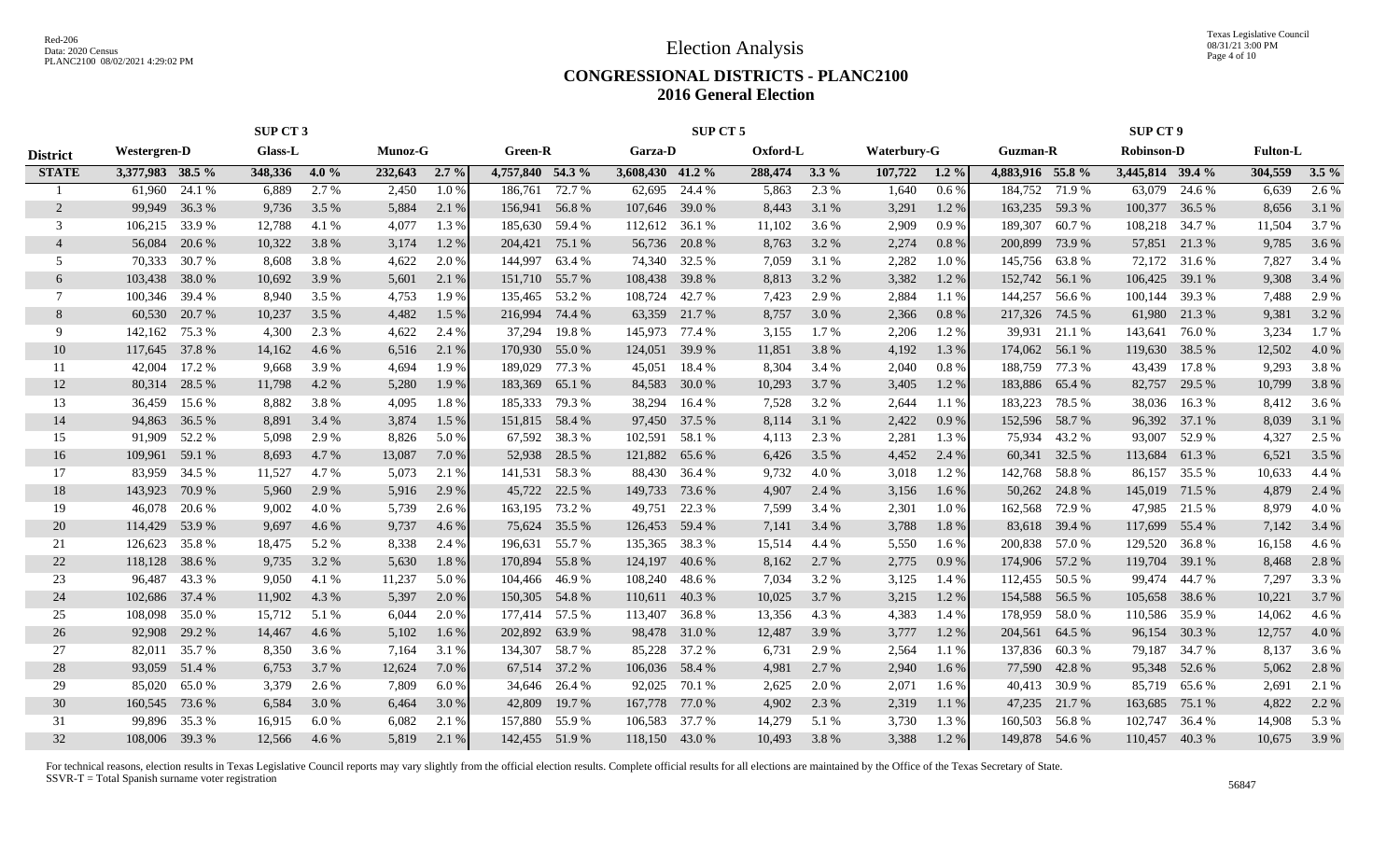Texas Legislative Council 08/31/21 3:00 PM Page 5 of 10

### **CONGRESSIONAL DISTRICTS - PLANC2100 2016 General Election**

|                 | <b>SUP CT 9</b>   |         |                  |               |                  | CCA <sub>2</sub> |         |         |          |         |                  |               |                  | CCA <sub>5</sub> |                  |         |                  |         | CCA <sub>6</sub> |                |
|-----------------|-------------------|---------|------------------|---------------|------------------|------------------|---------|---------|----------|---------|------------------|---------------|------------------|------------------|------------------|---------|------------------|---------|------------------|----------------|
| <b>District</b> | <b>Chisholm-G</b> |         | <b>Meyers-D</b>  |               | <b>Keel-R</b>    |                  | Ash-L   |         | Reposa-G |         | <b>Johnson-D</b> |               | <b>Walker-R</b>  |                  | <b>Strange-L</b> |         | Sanders-Castro-G |         | <b>Keasler-R</b> |                |
| <b>STATE</b>    | 118,968           | $1.4\%$ | 3,496,038 40.0 % |               | 4,790,280 54.9 % |                  | 321,601 | $3.7\%$ | 121,412  | $1.4\%$ | 3,511,747 40.2 % |               | 4,781,627 54.7 % |                  | 248,075          | $2.8\%$ | 192,895          | $2.2\%$ | 4,784,500 55.0 % |                |
|                 | 2,394             | 0.9%    | 63,293           | 24.7 %        | 184,879          | 72.1 %           | 6,648   | 2.6 %   | 1,531    | 0.6%    | 63,157           | 24.6 %        | 186,245          | 72.6 %           | 5,215            | 2.0 %   | 2,092            | 0.8%    | 185,460          | 72.4 %         |
| 2               | 3,022             | 1.1 %   | 104,095          | 37.9 %        | 157,714          | 57.5 %           | 9,294   | 3.4 %   | 3,393    | 1.2%    | 103,065          | 37.6 %        | 158,843          | 57.9 %           | 7,395            | 2.7 %   | 4,927            | 1.8%    |                  | 157,226 57.4 % |
| 3               | 3,025             | 1.0%    | 107,294          | 34.5 %        | 188,695          | 60.7%            | 11,923  | 3.8%    | 3,127    | 1.0%    | 110,293          | 35.4 %        | 186,921          | 60.1%            | 9,764            | 3.1 %   | 4,267            | 1.4 %   |                  | 187,916 60.5 % |
| $\overline{4}$  | 3,428             | 1.3%    | 57,962           | 21.4 %        | 201,533          | 74.3 %           | 9,843   | 3.6 %   | 2,070    | 0.8%    | 57,751           | 21.2%         | 204,098          | 75.1 %           | 7,140            | 2.6 %   | 2,868            | 1.1 %   | 202,293          | 74.7 %         |
| 5               | 2,811             | 1.2%    | 72,569           | 31.8%         | 144,716          | 63.5 %           | 8,317   | 3.6 %   | 2,385    | 1.0%    | 73,340           | 32.1 %        | 145,215          | 63.6 %           | 6,010            | 2.6 %   | 3,722            | 1.6 %   | 144,724          | 63.6%          |
| 6               | 3,664             | 1.3%    | 106,387          | 39.1 %        | 152,109          | 56.0%            | 9,785   | 3.6 %   | 3,525    | 1.3%    | 109,272          | 40.2%         | 150,634          | 55.4 %           | 7,387            | 2.7 %   | 4,594            | 1.7%    | 151,766          | 56.0 %         |
| 7               | 3,081             | 1.2%    | 105,188          | 41.5 %        | 137,183          | 54.2 %           | 7,809   | 3.1 %   | 3,048    | 1.2%    | 103,462          | 40.9 %        | 138,764          | 54.9 %           | 6,321            | 2.5 %   | 4,405            | 1.7 %   |                  | 136,246 54.0 % |
| 8               | 2,871             | 1.0%    |                  | 62,650 21.5 % | 216,442 74.4 %   |                  | 9,409   | 3.2 %   | 2,399    | 0.8 %   |                  | 62,536 21.5 % | 217,561          | 74.7 %           | 7,645            | 2.6 %   | 3,611            | 1.2%    | 216,463          | 74.6 %         |
| 9               | 2,215             | 1.2%    | 145,240          | 77.1 %        | 37,331           | 19.8%            | 3,425   | 1.8%    | 2,371    | 1.3 %   | 145,041          | 76.9%         | 37,166           | 19.7 %           | 2,813            | 1.5 %   | 3,598            | 1.9%    | 37,178           | 19.8%          |
| 10              | 4,296             | 1.4 %   | 119,587          | 38.6%         | 172,060          | 55.6 %           | 13,417  | 4.3 %   | 4,666    | 1.5 %   | 120,954          | 39.1 %        | 171,711          | 55.6 %           | 10,109           | 3.3 %   | 6,287            | 2.0 %   | 172,155          | 55.8%          |
| 11              | 2,834             | 1.2%    | 44,161           | 18.1 %        | 188,322          | 77.2 %           | 9,297   | 3.8%    | 2,029    | 0.8%    | 44,252           | 18.1 %        | 189,685          | 77.6 %           | 6,997            | 2.9 %   | 3,393            | 1.4 %   | 189,113          | 77.7 %         |
| 12              | 3,527             | 1.3%    | 83,386           | 29.7 %        | 182,598          | 65.1 %           | 11,193  | 4.0%    | 3,250    | 1.2%    | 86,325           | 30.7 %        | 181,468          | 64.6 %           | 8,735            | 3.1 %   | 4,270            | 1.5 %   | 182,736          | 65.4 %         |
| 13              | 3,844             | 1.6 %   | 37,945           | 16.3%         | 184,220          | 79.1 %           | 8,524   | 3.7 %   | 2,261    | 1.0%    | 38,070           | 16.3 %        | 185,358          | 79.5 %           | 6,396            | 2.7 %   | 3,317            | 1.4 %   | 184,704          | 79.5 %         |
| 14              | 2,839             | 1.1%    | 97,783           | 37.7 %        | 151,059          | 58.3%            | 7,718   | 3.0 %   | 2,503    | 1.0%    | 97,124 37.5 %    |               | 152,476          | 58.8%            | 6,415            | 2.5 %   | 3,284            | 1.3%    | 151,385          | 58.6 %         |
| 15              | 2,563             | 1.5 %   | 96,065           | 54.8%         | 70,835           | 40.4 %           | 4,919   | 2.8 %   | 3,327    | 1.9%    |                  | 95,206 54.3 % | 69,913           | 39.8%            | 3,826            | 2.2 %   | 6,510            | 3.7%    | 70,699           | 40.5 %         |
| 16              | 5,007             | 2.7 %   | 117,221          | 63.4 %        | 54,948           | 29.7 %           | 7,293   | 3.9 %   | 5,420    | 2.9 %   | 116,831          | 63.1 %        | 53,050           | 28.7 %           | 5,838            | 3.2 %   | 9,364            | 5.1 %   | 54,390           | 29.6 %         |
| 17              | 3,165             | 1.3 %   | 87,328           | 36.1 %        | 140,695          | 58.1 %           | 10,805  | 4.5 %   | 3,152    | 1.3 %   | 87,104           | 36.0%         | 142,154 58.7 %   |                  | 8,497            | 3.5 %   | 4,242            | 1.8%    | 141,962          | 58.9 %         |
| 18              | 2,632             | 1.3%    | 147,651          | 73.0 %        | 46,149           | 22.8%            | 5,357   | 2.6 %   | 3,136    | $1.6\%$ | 147,233          | 72.8 %        | 46,143           | 22.8%            | 4,204            | 2.1 %   | 4,589            | 2.3 %   | 45,856           | 22.7 %         |
| 19              | 3,346             | 1.5 %   | 48,677           | 21.9%         | 161,935          | 73.0 %           | 8,791   | 4.0%    | 2,541    | 1.1 %   | 48,268           | 21.7 %        | 163,451          | 73.5 %           | 6,416            | 2.9 %   | 4,215            | 1.9%    | 163,097          | 73.6 %         |
| 20              | 3,927             | 1.8%    | 120,656          | 56.8%         | 78,365           | 36.9%            | 8,342   | 3.9%    | 5,017    | 2.4 %   | 119,889          | 56.5 %        | 75,797           | 35.7 %           | 6,404            | 3.0 %   | 10,136           | 4.8%    | 77,754           | 36.8 %         |
| 21              | 5,897             | 1.7 %   | 129,412 36.8 %   |               | 198,642          | 56.5 %           | 17,238  | 4.9%    | 6,344    | 1.8%    | 131,683          | 37.5 %        | 197,379          | 56.2 %           | 13,252           | 3.8%    | 9,034            | 2.6 %   | 198,190          | 56.7%          |
| 22              | 2,811             | 0.9%    | 121,598          | 39.8%         | 171,839          | 56.3%            | 8,697   | 2.9 %   | 3,015    | 1.0%    | 121,708          | 39.9 %        | 171,747          | 56.2%            | 7,278            | 2.4 %   | 4,663            | 1.5 %   | 171,694          | 56.4 %         |
| 23              | 3,504             | 1.6 %   | 103,335          | 46.6 %        | 106,436          | 48.0%            | 8,067   | 3.6 %   | 4,026    | 1.8%    | 102,457          | 46.1%         | 104,941          | 47.3%            | 6,123            | 2.8%    | 8,541            | 3.8%    | 106,067          | 48.0%          |
| 24              | 3,217             | 1.2%    | 104,850 38.4 %   |               | 153,911          | 56.4 %           | 10,809  | 4.0 %   | 3,541    | 1.3 %   | 108,099          | 39.6 %        | 151,444          | 55.5 %           | 8,604            | 3.2 %   | 4,961            | 1.8%    | 152,545          | 56.0 %         |
| 25              | 4,841             | 1.6 %   | 109,538          | 35.6 %        | 178,197          | 57.9 %           | 14,873  | 4.8%    | 4,950    | 1.6 %   | 112,147          | 36.5 %        | 178,061          | 58.0%            | 11,138           | 3.6 %   | 5,919            | 1.9%    |                  | 177,918 58.1 % |
| 26              | 3,904             | 1.2%    | 94,633           | 29.9 %        | 204,795          | 64.6 %           | 13,421  | 4.2 %   | 4,012    | 1.3 %   | 97,843           | 30.9 %        | 203,198          | 64.2 %           | 10,773           | 3.4 %   | 4,817            | 1.5 %   | 203,975          | 64.6 %         |
| 27              | 3,341             | 1.5 %   | 82,113           | 36.1 %        | 134,406          | 59.0%            | 7,997   | 3.5 %   | 3,162    | 1.4 %   | 80,648           | 35.3 %        | 136,473          | 59.7 %           | 5,769            | 2.5 %   | 5,628            | 2.5 %   | 135,537          | 59.7 %         |
| 28              | 3,151             | 1.7 %   | 100,827          | 55.8%         | 70,096           | 38.8%            | 5,899   | 3.3 %   | 3,913    | 2.2 %   | 99,206           | 54.9 %        | 68,036           | 37.6 %           | 4,228            | 2.3 %   | 9,345            | 5.2 %   | 69,501           | 38.6 %         |
| 29              | 1,879             | 1.4 %   | 88,990           | 68.3%         | 35,485           | 27.2 %           | 3,144   | 2.4 %   | 2,749    | 2.1 %   | 88,125           | 67.6 %        | 34,655           | 26.6 %           | 2,422            | 1.9%    | 5,225            | 4.0%    | 35,459           | 27.3 %         |
| 30              | 2,123             | 1.0%    | 164,607          | 75.7 %        | 44,436           | 20.4 %           | 5,607   | 2.6 %   | 2,882    | 1.3 %   | 165,870          | 76.2 %        | 42,973           | 19.7%            | 4,106            | 1.9%    | 4,830            | 2.2 %   | 44,005           | 20.3 %         |
| 31              | 4,210             | 1.5 %   | 101,843          | 36.2 %        | 159,361          | 56.6%            | 16,022  | 5.7 %   | 4,208    | 1.5 %   | 104,433          | 37.1 %        | 158,867          | 56.4 %           | 12,458           | 4.4 %   | 5,764            | 2.0%    | 159,173          | 56.8%          |
| 32              | 3,308             | 1.2%    | 110,206 40.3 %   |               | 148,148 54.2 %   |                  | 11,353  | 4.2 %   | 3,711    | 1.4 %   | 112,826 41.2 %   |               | 146,099 53.4 %   |                  | 8,962            | 3.3 %   | 5,656            | 2.1 %   |                  | 146,526 53.8 % |
|                 |                   |         |                  |               |                  |                  |         |         |          |         |                  |               |                  |                  |                  |         |                  |         |                  |                |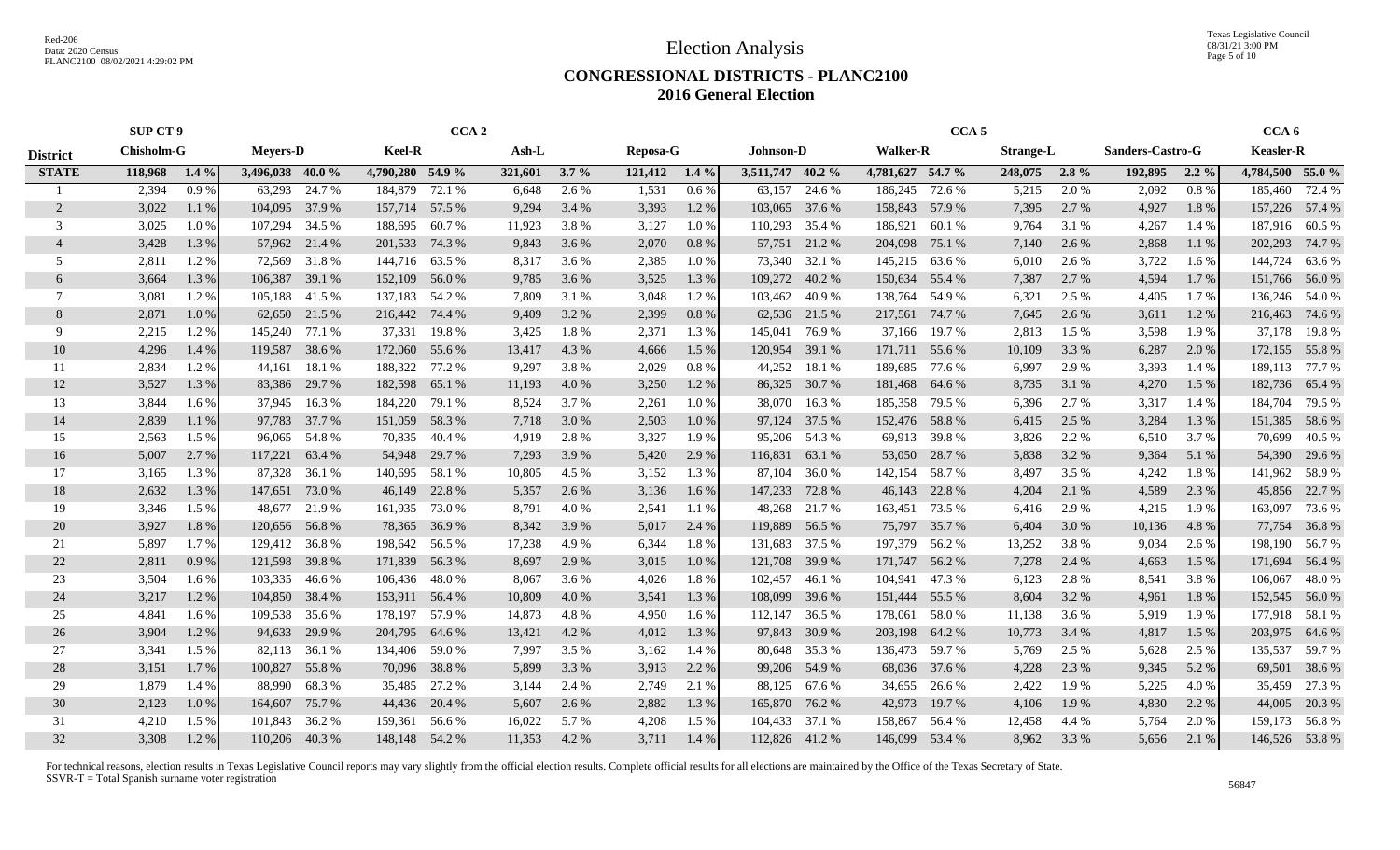Texas Legislative Council 08/31/21 3:00 PM Page 6 of 10

## **CONGRESSIONAL DISTRICTS - PLANC2100 2016 General Election**

|                 |                | CCA <sub>6</sub> |                  |         |
|-----------------|----------------|------------------|------------------|---------|
| <b>District</b> | <b>Burns-D</b> |                  | <b>Bennett-L</b> |         |
| <b>STATE</b>    | 3,558,650      | 40.9%            | 360,127          | $4.1\%$ |
| $\overline{1}$  | 63,606         | 24.8%            | 7,041            | 2.7 %   |
| $\overline{c}$  | 106,167        | 38.8%            | 10,338           | 3.8%    |
| 3               | 109,738        | 35.4%            | 12,733           | 4.1 %   |
| $\overline{4}$  | 58,305         | 21.5 %           | 10,371           | 3.8%    |
| 5               | 73,814         | 32.4 %           | 9,039            | 4.0%    |
| 6               | 108,272        | 40.0%            | 10,885           | 4.0%    |
| 7               | 107,250        | 42.5 %           | 8,887            | 3.5%    |
| 8               | 63,338         | 21.8%            | 10,317           | 3.6%    |
| 9               | 146,318        | 77.8%            | 4,498            | 2.4 %   |
| 10              | 122,499        | 39.7%            | 13,780           | 4.5 %   |
| 11              | 44,740         | 18.4%            | 9,588            | 3.9%    |
| 12              | 84,764         | 30.3 %           | 12,038           | 4.3 %   |
| 13              | 38,684         | $16.6\;\%$       | 9,031            | 3.9%    |
| 14              | 98,039         | 37.9%            | 9,124            | 3.5%    |
| 15              | 97,573         | 55.8%            | 6,466            | 3.7%    |
| 16              | 119,246        | 64.9%            | 10,162           | 5.5 %   |
| 17              | 87,958         | 36.5 %           | 11,221           | 4.7%    |
| 18              | 149,264        | 74.0%            | 6,632            | 3.3 %   |
| 19              | 49,145         | 22.2 %           | 9,341            | 4.2 %   |
| 20              | 123,503        | 58.4 %           | 10,152           | 4.8 %   |
| 21              | 133,428        | 38.1%            | 18,220           | 5.2 %   |
| 22              | 123,063        | 40.4 %           | 9,636            | 3.2 %   |
| 23              | 105,145        | 47.5 %           | 9,932            | 4.5 %   |
| 24              | 107,986        | 39.6%            | 11,867           | 4.4 %   |
| 25              | 113,148        | 37.0%            | 15,097           | 4.9%    |
| 26              | 97,644         | 30.9%            | 14,288           | 4.5 %   |
| 27              | 81,907         | 36.1 %           | 9,582            | 4.2 %   |
| 28              | 102,778        | 57.1 %           | 7,820            | 4.3 %   |
| 29              | 90,015         | 69.3%            | 4,374            | 3.4 %   |
| 30              | 166,520        | 76.7%            | 6,600            | 3.0%    |
| 31              | 104,601        | 37.3 %           | 16,592           | 5.9%    |
| 32              | 113,659        | 41.7%            | 12,387           | 4.5 %   |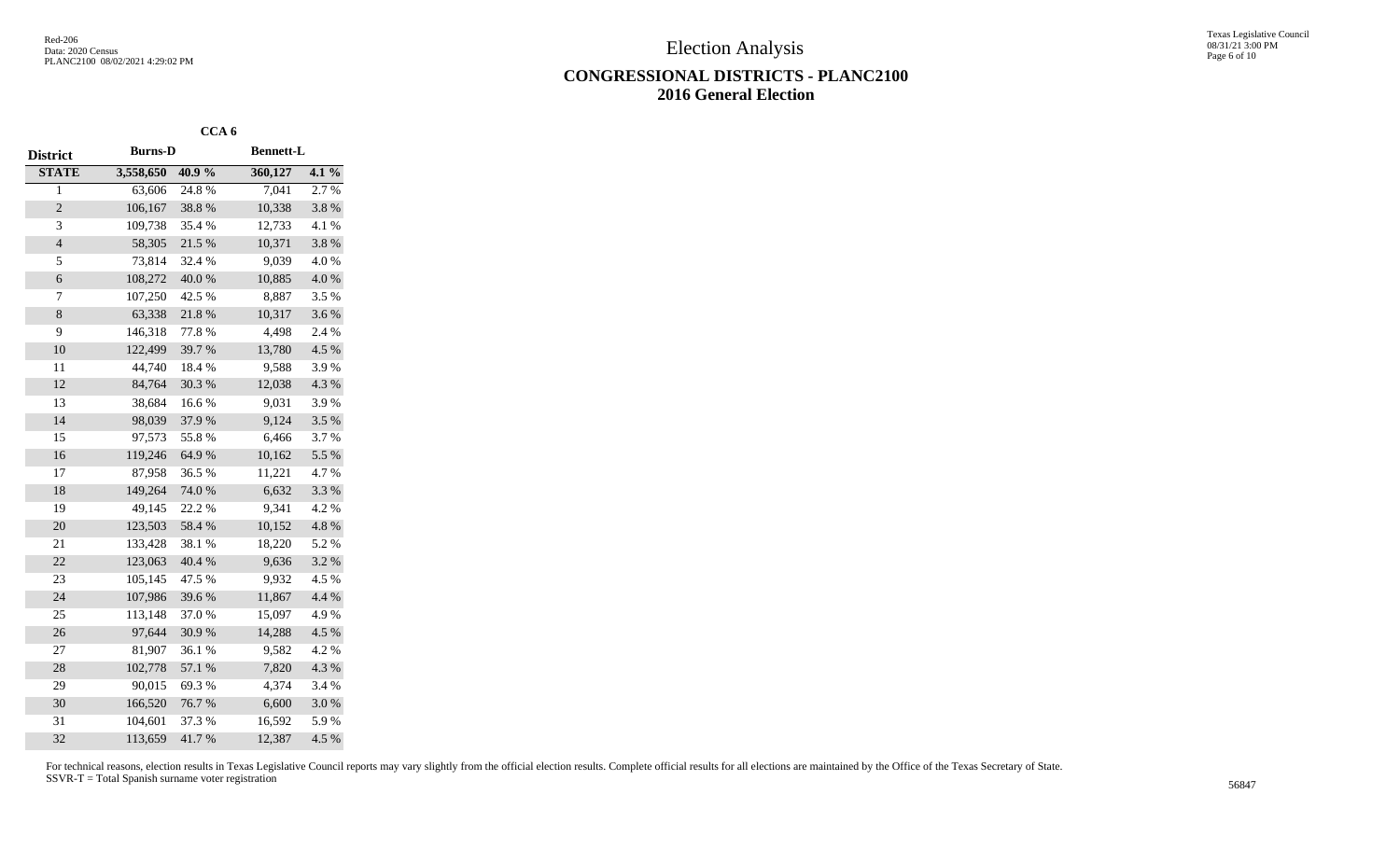Texas Legislative Council 08/31/21 3:00 PM Page 7 of 10

# **CONGRESSIONAL DISTRICTS - PLANC2100 2016 General Election**

|                 |                  |                  | <b>PRESIDENT</b> |                  |                |                   | <b>RR COMM1</b>    |                 |                 | <b>SUP CT 3</b>   |
|-----------------|------------------|------------------|------------------|------------------|----------------|-------------------|--------------------|-----------------|-----------------|-------------------|
| <b>District</b> | <b>Clinton-D</b> | Trump-R          | Johnson-L        | <b>Stein-G</b>   | Write-In-W     | Yarbrough-D       | <b>Christian-R</b> | <b>Miller-L</b> | Salinas-G       | Lehrmann-R        |
| 33              | 94,513 72.8 %    | 30,787 23.7 %    | 3,157<br>2.4 %   | .196<br>0.9%     | 0.2 %<br>214   | 84,763 66.8%      | 30,241 23.8 %      | 5.228<br>4.1 %  | 6,651<br>5.2 %  | 31,569 24.9 %     |
| 34              | 101,704 59.1 %   | 64,716 37.6 %    | 4,033<br>2.3 %   | $0.8\%$<br>1.364 | 0.2 %<br>366   | 86,042 52.6 %     | 56,236 34.4 %      | 7,423<br>4.5 %  | 13,740<br>8.4 % | 36.6 %<br>59.741  |
|                 | 128,482 63.6 %   | 30.3 %<br>61.139 | 3.8%<br>7,655    | 3,237<br>1.6 %   | 0.8 %<br>1,520 | 112.321<br>57.2 % | 59,533 30.3 %      | 12,195<br>6.2%  | 12,177<br>6.2%  | 32.1 %<br>62.894  |
| 36              | 64,217 25.1 %    | 183.144 71.7 %   | 2.2 %<br>5,702   | 1,341<br>0.5%    | 1,106<br>0.4 % | 58,988 23.7 %     | 174,484<br>70.1 %  | 10,547<br>4.2 % | 4,776<br>1.9%   | 177,795<br>71.6 % |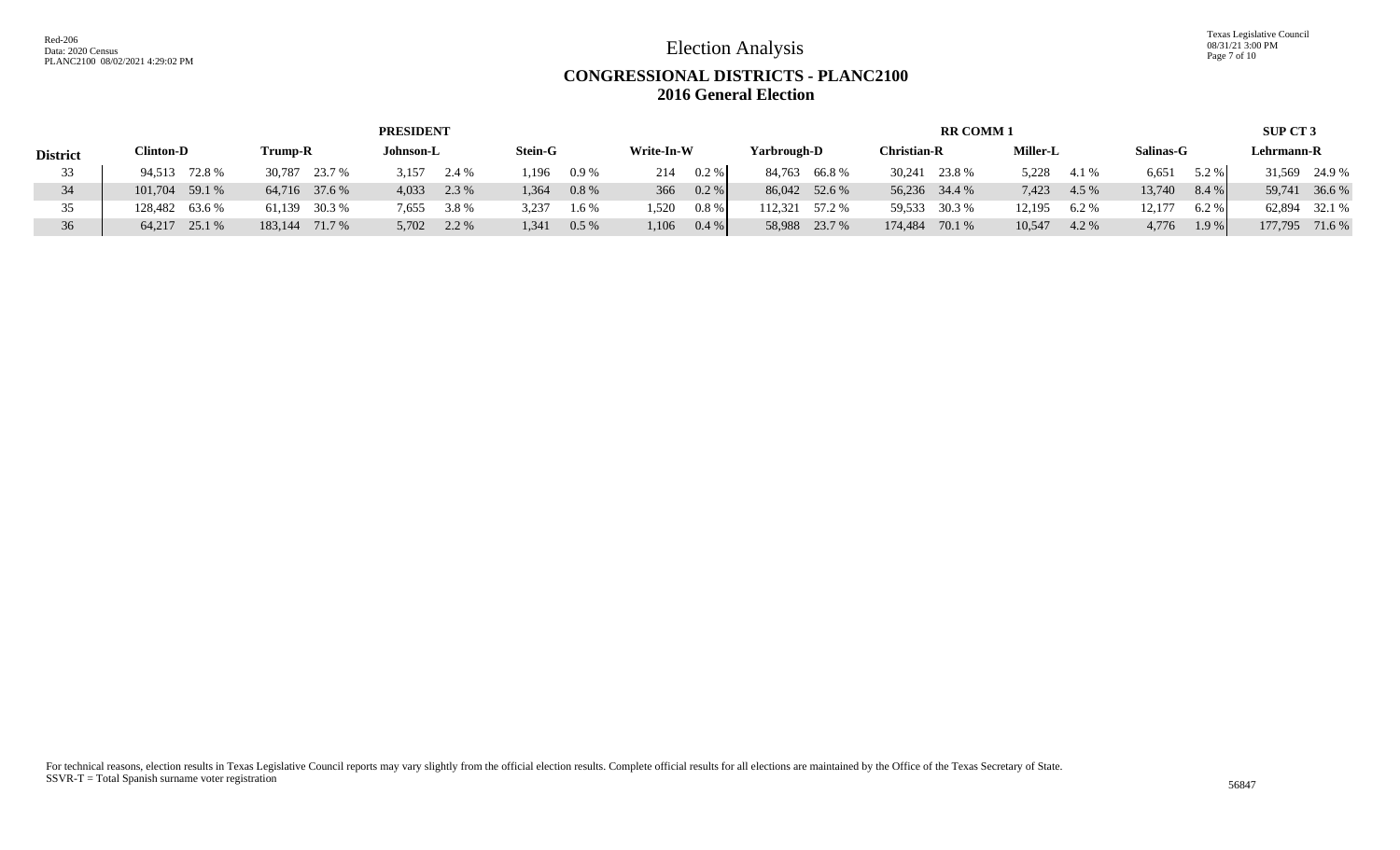Texas Legislative Council 08/31/21 3:00 PM Page 8 of 10

## **CONGRESSIONAL DISTRICTS - PLANC2100 2016 General Election**

| SUP CT 3        |                |                  |                |                   | SUP CT 5       |                |                  | <b>SUP CT 9</b>   |                   |                 |  |  |
|-----------------|----------------|------------------|----------------|-------------------|----------------|----------------|------------------|-------------------|-------------------|-----------------|--|--|
| <b>District</b> | Westergren-D   | <b>Glass-L</b>   | <b>Munoz-G</b> | Green-R           | Garza-D        | Oxford-L       | Waterbury-G      | Guzman-R          | <b>Robinson-D</b> | <b>Fulton-L</b> |  |  |
| 33              | 84,425 66.5 %  | 4.372<br>3.4 %   | 5.2 %<br>6,632 | 31,030 24.5 %     | 90,783 71.5 %  | 3,464<br>2.7 % | .624<br>$1.3\%$  | 35,478 27.9 %     | 86,396 68.0 %     | 3,450<br>2.7 %  |  |  |
| 34              | 85,468 52.3 %  | 5,924<br>$3.6\%$ | 12,178<br>7.5% | 35.2 %<br>57.491  | 99,480 60.8 %  | 4,194<br>2.6 % | 2,337<br>$1.4\%$ | 68,025 41.8 %     | 87,296 53.7 %     | 4,751<br>2.9 %  |  |  |
| 35              | 113,184 57.7 % | 10,485<br>5.3 %  | 9,600<br>4.9 % | 61,123 31.1 %     | 122,776 62.5 % | 8,073<br>4.1 % | 4.472<br>2.3 %   | 66,767 34.1 %     | 116,464 59.4 %    | 8.240<br>4.2 %  |  |  |
| 36              | 58,878 23.7 %  | 7.777<br>3.1 %   | 4,021<br>1.6 % | 178,692<br>71.9 % | 60,501 24.3 %  | 6,768<br>2.7 % | 2,519<br>1.0%    | 177.662<br>71.5 % | 59,727 24.1 %     | 7,512<br>3.0 %  |  |  |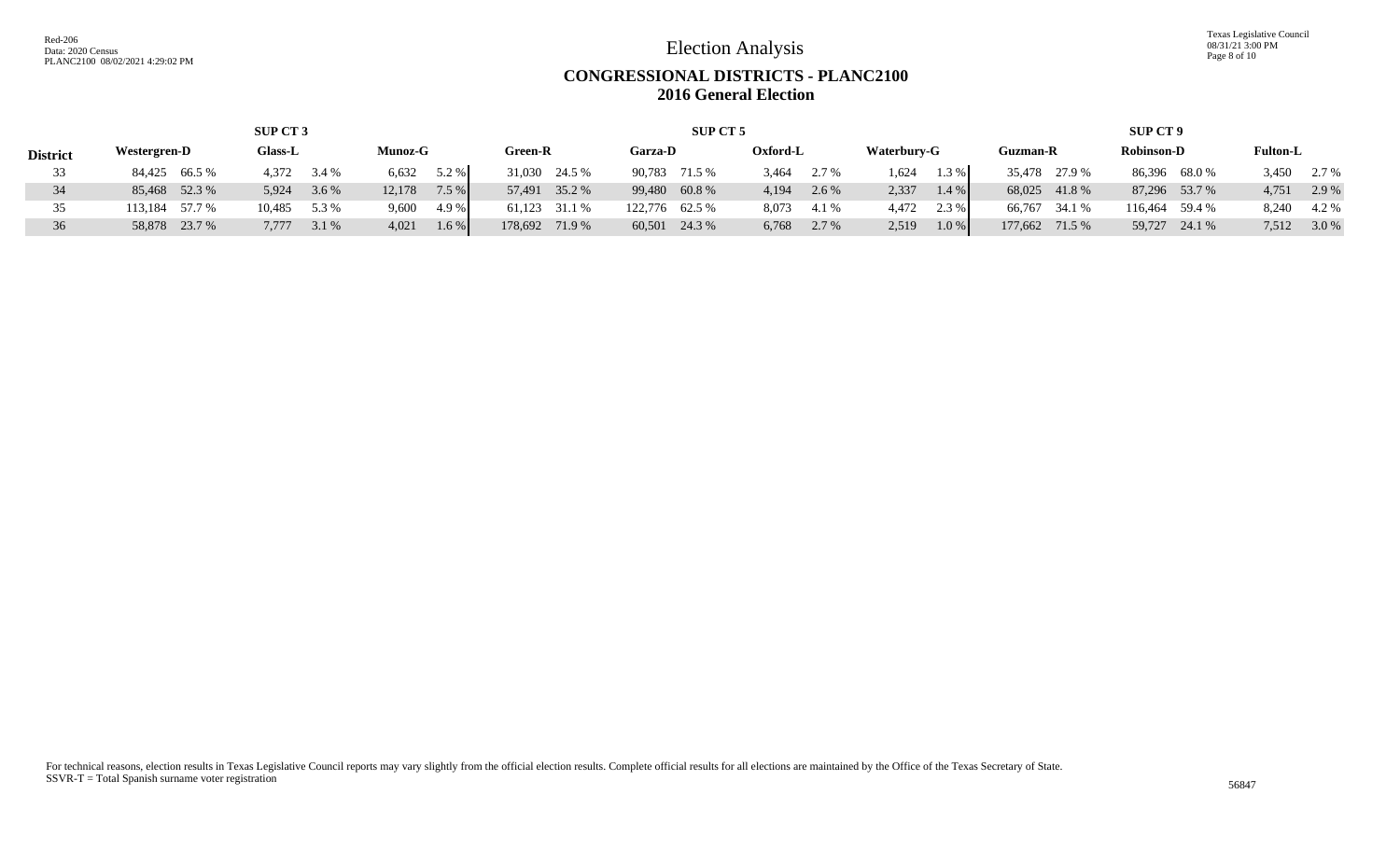Texas Legislative Council 08/31/21 3:00 PM Page 9 of 10

# **CONGRESSIONAL DISTRICTS - PLANC2100 2016 General Election**

|                 | <b>SUP CT 9</b>  |                 | CCA <sub>2</sub> |                 |                  |                  |                 | CCA 6            |                         |                  |
|-----------------|------------------|-----------------|------------------|-----------------|------------------|------------------|-----------------|------------------|-------------------------|------------------|
| <b>District</b> | Chisholm-G       | <b>Mevers-D</b> | <b>Keel-R</b>    | Ash-L           | Reposa-G         | <b>Johnson-D</b> | <b>Walker-R</b> | <b>Strange-L</b> | <b>Sanders-Castro-G</b> | <b>Keasler-R</b> |
| 33              | 1.3%<br>1,691    | 88,018 69.5 %   | 32,044 25.3 %    | $4,159$ $3.3\%$ | $1.9\%$<br>2.391 | 88,318 69.6 %    | 31,058 24.5 %   | 2.999<br>2.4 %   | 4,436<br>3.5 %          | 31,916 25.3 %    |
| 34              | $1.6\%$<br>2,635 | 92,180 56.9 %   | 60,961 37.6 %    | 5,484<br>3.4 %  | $2.0\%$<br>3,315 | 91,062 56.0 %    | 59,404 36.6 %   | 2.3 %<br>3,716   | 8,320<br>5.1 %          | 59,320 36.8 %    |
| 35              | 2.3 %<br>4,533   | 117,814 60.2 %  | 63,056 32.2 %    | 4.8%<br>9,389   | 2.9 %<br>5,583   | 118,114 60.4 %   | 61,658 31.5 %   | 3.7 %<br>7,195   | 8,676<br>4.4 %          | 62,701 32.2 %    |
| 36              | 3,432<br>$1.4\%$ | 60,936 24.6 %   | 176,679 71.4 %   | 7,333<br>3.0 %  | 2,459<br>$1.0\%$ | 60,035 24.2 %    | 178,981 72.2 %  | 5,525<br>2.2 %   | 3,389<br>1.4 %          | 176,850 71.6 %   |